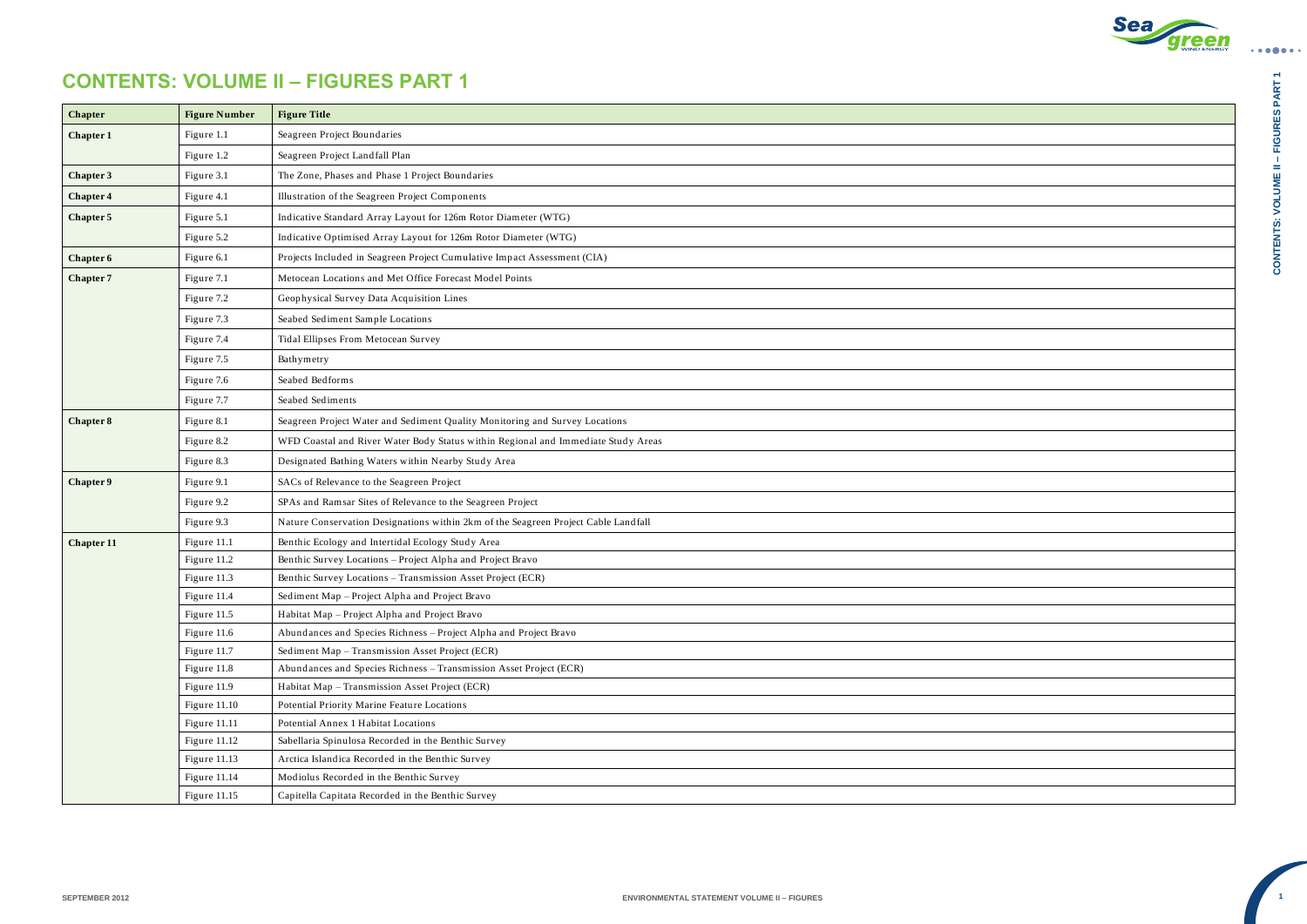$\bullet\bullet\bullet\bullet\bullet\bullet\bullet$ 

| <b>WIND ENERGY</b> |
|--------------------|

| Seagreen Project Proposed Sites and Study Areas for Natural Fish and Shellfish Resource<br>Figure 12.1<br><b>Chapter 12</b><br>Figure 12.2<br>Herring Spawning and Nursery Areas<br>Sandeel Spawning, Abundance and Habitat Map<br>Figure 12.3<br>Figure 12.4<br>Sandeel Habitat Transmission Asset Project<br>Cod Spawning and Nursery Grounds<br>Figure 12.5<br>Sprat, Mackerel, Saithe and Ray Spawning and Nursery Grounds<br>Figure 12.6<br>Whiting and Plaice spawning and Nursery Grounds<br>Figure 12.7<br>Lemon sole, Spurdog and Tope Spawning and Nursery Grounds<br>Figure 12.8<br>Scallop Abundance (King and Queen) 2008 - 2010<br>Figure 12.9<br>Crab, Whelk and Lobster Recorded in the Benthic Survey<br>Figure 12.10<br>Nephrops Spawning, Nursery Grounds and Abundance<br>Figure 12.11<br>Figure 12.12<br>Catch Data for Rod Caught Salmon<br>Noise Contours (Herring and Sandeel) Project Alpha and Project Bravo<br>Figure 12.13<br>Figure 12.14<br>Noise Contours (Dab) Project Alpha and Project Bravo<br>Noise Contours (Salmon and Trout) Project Alpha and Project Bravo<br>Figure 12.15<br>Cumulative Noise Contours (Herring) for Seagreen Project and STW OWF Sites<br>Figure 12.16<br>Cumulative Noise Contours (Sandeel) for Seagreen Project and STW OWF Sites<br>Figure 12.17<br>Cumulative Noise Contours (Salmon) for Seagreen Project and STW OWF Sites<br>Figure 12.18<br>Cumulative Noise Contours (Dab) for Seagreen Project and STW OWF Sites<br>Figure 12.19<br>Cumulative Noise Contours (Trout) for Seagreen Project and STW OWF Sites<br>Figure 12.20<br>Marine Mammals Study Area<br>Figure 13.1<br><b>Chapter 13</b><br>Figure 14.1<br>Commercial Fisheries Study Areas<br><b>Chapter 14</b><br>Figure 14.2<br>Salmon and Sea Trout Fisheries Study Areas<br>Landings Values by Species in the Wider Study Area (Average 2001 to 2010)<br>Figure 14.3<br>Landings Values by Methods in the Regional Study Area (Average 2001 to 2010)<br>Figure 14.4<br>Landings Values by Vessel Category in the Regional Study Area (Average 2001 to 2010)<br>Figure 14.5<br>Relative Values of Scallops in the UK (IECS Rectangle with an Actual Average Value of Scallops of more than £5,000 only) (Average 2001 to 2010)<br>Figure 14.6<br>Figure 14.7<br>Commercial Landings of Shellfish (Nephrops and Scallops) for over 15 Metre Vessels, 2008<br>VMS Plot Density, 2009 Only Over 15 Metre Vessels Operating Dredge Gear<br>Figure 14.8<br>VMS Plot Density, 2009 Only Over 15 Metre Vessels Operating Whitefish Gear<br>Figure 14.9<br>Figure 14.10<br>Commercial Landings of Squid for Over 15 Metre Vessels, 2010<br>Figure 14.11<br>Squid Fishing Grounds by Vessel<br>VMS Plot Density, 2009 Only Over 15 Metre Vessels Operating Nephrops Gear<br>Figure 14.12<br>Figure 14.13<br>Nephrops Fishing Grounds by Vessel<br>Creel Fishing Grounds by Vessel<br>Figure 14.14<br>Figure 14.15<br>Annual Reported Catch (no. of individuals) by Method and Fishery Region within the Wider Study Area (Average 2001 to 2010)<br>Annual Reported Catch (no. of individuals) by Species in Salmon Fishery Districts within the Regional Study Area (Average 2001 to 2010)<br>Figure 14.16<br>Figure 14.17<br>Annual Reported Catch (no. of individuals) by Method in Salmon fishery Districts within the Regional Study Area (Average 2001 to 2010)<br>Annual (Average 2001 to 2010) Net Fisheries Catch by Region and Distribution Fisheries in Scotland<br>Figure 14.18<br>Figure 14.19<br>Salmon and Sea Trout Fisheries Local Study Area | Chapter | <b>Figure Number</b> | <b>Figure Title</b> |
|-------------------------------------------------------------------------------------------------------------------------------------------------------------------------------------------------------------------------------------------------------------------------------------------------------------------------------------------------------------------------------------------------------------------------------------------------------------------------------------------------------------------------------------------------------------------------------------------------------------------------------------------------------------------------------------------------------------------------------------------------------------------------------------------------------------------------------------------------------------------------------------------------------------------------------------------------------------------------------------------------------------------------------------------------------------------------------------------------------------------------------------------------------------------------------------------------------------------------------------------------------------------------------------------------------------------------------------------------------------------------------------------------------------------------------------------------------------------------------------------------------------------------------------------------------------------------------------------------------------------------------------------------------------------------------------------------------------------------------------------------------------------------------------------------------------------------------------------------------------------------------------------------------------------------------------------------------------------------------------------------------------------------------------------------------------------------------------------------------------------------------------------------------------------------------------------------------------------------------------------------------------------------------------------------------------------------------------------------------------------------------------------------------------------------------------------------------------------------------------------------------------------------------------------------------------------------------------------------------------------------------------------------------------------------------------------------------------------------------------------------------------------------------------------------------------------------------------------------------------------------------------------------------------------------------------------------------------------------------------------------------------------------------------------------------------------------------------------------------------------------------------------------------------------------------------------------------------------------------------------------------------------------------------------------------------------------------------------------------------------------------------------------------------------------------------------------------------------------------------------------------------------------------------------------------------------------------------|---------|----------------------|---------------------|
|                                                                                                                                                                                                                                                                                                                                                                                                                                                                                                                                                                                                                                                                                                                                                                                                                                                                                                                                                                                                                                                                                                                                                                                                                                                                                                                                                                                                                                                                                                                                                                                                                                                                                                                                                                                                                                                                                                                                                                                                                                                                                                                                                                                                                                                                                                                                                                                                                                                                                                                                                                                                                                                                                                                                                                                                                                                                                                                                                                                                                                                                                                                                                                                                                                                                                                                                                                                                                                                                                                                                                                                     |         |                      |                     |
|                                                                                                                                                                                                                                                                                                                                                                                                                                                                                                                                                                                                                                                                                                                                                                                                                                                                                                                                                                                                                                                                                                                                                                                                                                                                                                                                                                                                                                                                                                                                                                                                                                                                                                                                                                                                                                                                                                                                                                                                                                                                                                                                                                                                                                                                                                                                                                                                                                                                                                                                                                                                                                                                                                                                                                                                                                                                                                                                                                                                                                                                                                                                                                                                                                                                                                                                                                                                                                                                                                                                                                                     |         |                      |                     |
|                                                                                                                                                                                                                                                                                                                                                                                                                                                                                                                                                                                                                                                                                                                                                                                                                                                                                                                                                                                                                                                                                                                                                                                                                                                                                                                                                                                                                                                                                                                                                                                                                                                                                                                                                                                                                                                                                                                                                                                                                                                                                                                                                                                                                                                                                                                                                                                                                                                                                                                                                                                                                                                                                                                                                                                                                                                                                                                                                                                                                                                                                                                                                                                                                                                                                                                                                                                                                                                                                                                                                                                     |         |                      |                     |
|                                                                                                                                                                                                                                                                                                                                                                                                                                                                                                                                                                                                                                                                                                                                                                                                                                                                                                                                                                                                                                                                                                                                                                                                                                                                                                                                                                                                                                                                                                                                                                                                                                                                                                                                                                                                                                                                                                                                                                                                                                                                                                                                                                                                                                                                                                                                                                                                                                                                                                                                                                                                                                                                                                                                                                                                                                                                                                                                                                                                                                                                                                                                                                                                                                                                                                                                                                                                                                                                                                                                                                                     |         |                      |                     |
|                                                                                                                                                                                                                                                                                                                                                                                                                                                                                                                                                                                                                                                                                                                                                                                                                                                                                                                                                                                                                                                                                                                                                                                                                                                                                                                                                                                                                                                                                                                                                                                                                                                                                                                                                                                                                                                                                                                                                                                                                                                                                                                                                                                                                                                                                                                                                                                                                                                                                                                                                                                                                                                                                                                                                                                                                                                                                                                                                                                                                                                                                                                                                                                                                                                                                                                                                                                                                                                                                                                                                                                     |         |                      |                     |
|                                                                                                                                                                                                                                                                                                                                                                                                                                                                                                                                                                                                                                                                                                                                                                                                                                                                                                                                                                                                                                                                                                                                                                                                                                                                                                                                                                                                                                                                                                                                                                                                                                                                                                                                                                                                                                                                                                                                                                                                                                                                                                                                                                                                                                                                                                                                                                                                                                                                                                                                                                                                                                                                                                                                                                                                                                                                                                                                                                                                                                                                                                                                                                                                                                                                                                                                                                                                                                                                                                                                                                                     |         |                      |                     |
|                                                                                                                                                                                                                                                                                                                                                                                                                                                                                                                                                                                                                                                                                                                                                                                                                                                                                                                                                                                                                                                                                                                                                                                                                                                                                                                                                                                                                                                                                                                                                                                                                                                                                                                                                                                                                                                                                                                                                                                                                                                                                                                                                                                                                                                                                                                                                                                                                                                                                                                                                                                                                                                                                                                                                                                                                                                                                                                                                                                                                                                                                                                                                                                                                                                                                                                                                                                                                                                                                                                                                                                     |         |                      |                     |
|                                                                                                                                                                                                                                                                                                                                                                                                                                                                                                                                                                                                                                                                                                                                                                                                                                                                                                                                                                                                                                                                                                                                                                                                                                                                                                                                                                                                                                                                                                                                                                                                                                                                                                                                                                                                                                                                                                                                                                                                                                                                                                                                                                                                                                                                                                                                                                                                                                                                                                                                                                                                                                                                                                                                                                                                                                                                                                                                                                                                                                                                                                                                                                                                                                                                                                                                                                                                                                                                                                                                                                                     |         |                      |                     |
|                                                                                                                                                                                                                                                                                                                                                                                                                                                                                                                                                                                                                                                                                                                                                                                                                                                                                                                                                                                                                                                                                                                                                                                                                                                                                                                                                                                                                                                                                                                                                                                                                                                                                                                                                                                                                                                                                                                                                                                                                                                                                                                                                                                                                                                                                                                                                                                                                                                                                                                                                                                                                                                                                                                                                                                                                                                                                                                                                                                                                                                                                                                                                                                                                                                                                                                                                                                                                                                                                                                                                                                     |         |                      |                     |
|                                                                                                                                                                                                                                                                                                                                                                                                                                                                                                                                                                                                                                                                                                                                                                                                                                                                                                                                                                                                                                                                                                                                                                                                                                                                                                                                                                                                                                                                                                                                                                                                                                                                                                                                                                                                                                                                                                                                                                                                                                                                                                                                                                                                                                                                                                                                                                                                                                                                                                                                                                                                                                                                                                                                                                                                                                                                                                                                                                                                                                                                                                                                                                                                                                                                                                                                                                                                                                                                                                                                                                                     |         |                      |                     |
|                                                                                                                                                                                                                                                                                                                                                                                                                                                                                                                                                                                                                                                                                                                                                                                                                                                                                                                                                                                                                                                                                                                                                                                                                                                                                                                                                                                                                                                                                                                                                                                                                                                                                                                                                                                                                                                                                                                                                                                                                                                                                                                                                                                                                                                                                                                                                                                                                                                                                                                                                                                                                                                                                                                                                                                                                                                                                                                                                                                                                                                                                                                                                                                                                                                                                                                                                                                                                                                                                                                                                                                     |         |                      |                     |
|                                                                                                                                                                                                                                                                                                                                                                                                                                                                                                                                                                                                                                                                                                                                                                                                                                                                                                                                                                                                                                                                                                                                                                                                                                                                                                                                                                                                                                                                                                                                                                                                                                                                                                                                                                                                                                                                                                                                                                                                                                                                                                                                                                                                                                                                                                                                                                                                                                                                                                                                                                                                                                                                                                                                                                                                                                                                                                                                                                                                                                                                                                                                                                                                                                                                                                                                                                                                                                                                                                                                                                                     |         |                      |                     |
|                                                                                                                                                                                                                                                                                                                                                                                                                                                                                                                                                                                                                                                                                                                                                                                                                                                                                                                                                                                                                                                                                                                                                                                                                                                                                                                                                                                                                                                                                                                                                                                                                                                                                                                                                                                                                                                                                                                                                                                                                                                                                                                                                                                                                                                                                                                                                                                                                                                                                                                                                                                                                                                                                                                                                                                                                                                                                                                                                                                                                                                                                                                                                                                                                                                                                                                                                                                                                                                                                                                                                                                     |         |                      |                     |
|                                                                                                                                                                                                                                                                                                                                                                                                                                                                                                                                                                                                                                                                                                                                                                                                                                                                                                                                                                                                                                                                                                                                                                                                                                                                                                                                                                                                                                                                                                                                                                                                                                                                                                                                                                                                                                                                                                                                                                                                                                                                                                                                                                                                                                                                                                                                                                                                                                                                                                                                                                                                                                                                                                                                                                                                                                                                                                                                                                                                                                                                                                                                                                                                                                                                                                                                                                                                                                                                                                                                                                                     |         |                      |                     |
|                                                                                                                                                                                                                                                                                                                                                                                                                                                                                                                                                                                                                                                                                                                                                                                                                                                                                                                                                                                                                                                                                                                                                                                                                                                                                                                                                                                                                                                                                                                                                                                                                                                                                                                                                                                                                                                                                                                                                                                                                                                                                                                                                                                                                                                                                                                                                                                                                                                                                                                                                                                                                                                                                                                                                                                                                                                                                                                                                                                                                                                                                                                                                                                                                                                                                                                                                                                                                                                                                                                                                                                     |         |                      |                     |
|                                                                                                                                                                                                                                                                                                                                                                                                                                                                                                                                                                                                                                                                                                                                                                                                                                                                                                                                                                                                                                                                                                                                                                                                                                                                                                                                                                                                                                                                                                                                                                                                                                                                                                                                                                                                                                                                                                                                                                                                                                                                                                                                                                                                                                                                                                                                                                                                                                                                                                                                                                                                                                                                                                                                                                                                                                                                                                                                                                                                                                                                                                                                                                                                                                                                                                                                                                                                                                                                                                                                                                                     |         |                      |                     |
|                                                                                                                                                                                                                                                                                                                                                                                                                                                                                                                                                                                                                                                                                                                                                                                                                                                                                                                                                                                                                                                                                                                                                                                                                                                                                                                                                                                                                                                                                                                                                                                                                                                                                                                                                                                                                                                                                                                                                                                                                                                                                                                                                                                                                                                                                                                                                                                                                                                                                                                                                                                                                                                                                                                                                                                                                                                                                                                                                                                                                                                                                                                                                                                                                                                                                                                                                                                                                                                                                                                                                                                     |         |                      |                     |
|                                                                                                                                                                                                                                                                                                                                                                                                                                                                                                                                                                                                                                                                                                                                                                                                                                                                                                                                                                                                                                                                                                                                                                                                                                                                                                                                                                                                                                                                                                                                                                                                                                                                                                                                                                                                                                                                                                                                                                                                                                                                                                                                                                                                                                                                                                                                                                                                                                                                                                                                                                                                                                                                                                                                                                                                                                                                                                                                                                                                                                                                                                                                                                                                                                                                                                                                                                                                                                                                                                                                                                                     |         |                      |                     |
|                                                                                                                                                                                                                                                                                                                                                                                                                                                                                                                                                                                                                                                                                                                                                                                                                                                                                                                                                                                                                                                                                                                                                                                                                                                                                                                                                                                                                                                                                                                                                                                                                                                                                                                                                                                                                                                                                                                                                                                                                                                                                                                                                                                                                                                                                                                                                                                                                                                                                                                                                                                                                                                                                                                                                                                                                                                                                                                                                                                                                                                                                                                                                                                                                                                                                                                                                                                                                                                                                                                                                                                     |         |                      |                     |
|                                                                                                                                                                                                                                                                                                                                                                                                                                                                                                                                                                                                                                                                                                                                                                                                                                                                                                                                                                                                                                                                                                                                                                                                                                                                                                                                                                                                                                                                                                                                                                                                                                                                                                                                                                                                                                                                                                                                                                                                                                                                                                                                                                                                                                                                                                                                                                                                                                                                                                                                                                                                                                                                                                                                                                                                                                                                                                                                                                                                                                                                                                                                                                                                                                                                                                                                                                                                                                                                                                                                                                                     |         |                      |                     |
|                                                                                                                                                                                                                                                                                                                                                                                                                                                                                                                                                                                                                                                                                                                                                                                                                                                                                                                                                                                                                                                                                                                                                                                                                                                                                                                                                                                                                                                                                                                                                                                                                                                                                                                                                                                                                                                                                                                                                                                                                                                                                                                                                                                                                                                                                                                                                                                                                                                                                                                                                                                                                                                                                                                                                                                                                                                                                                                                                                                                                                                                                                                                                                                                                                                                                                                                                                                                                                                                                                                                                                                     |         |                      |                     |
|                                                                                                                                                                                                                                                                                                                                                                                                                                                                                                                                                                                                                                                                                                                                                                                                                                                                                                                                                                                                                                                                                                                                                                                                                                                                                                                                                                                                                                                                                                                                                                                                                                                                                                                                                                                                                                                                                                                                                                                                                                                                                                                                                                                                                                                                                                                                                                                                                                                                                                                                                                                                                                                                                                                                                                                                                                                                                                                                                                                                                                                                                                                                                                                                                                                                                                                                                                                                                                                                                                                                                                                     |         |                      |                     |
|                                                                                                                                                                                                                                                                                                                                                                                                                                                                                                                                                                                                                                                                                                                                                                                                                                                                                                                                                                                                                                                                                                                                                                                                                                                                                                                                                                                                                                                                                                                                                                                                                                                                                                                                                                                                                                                                                                                                                                                                                                                                                                                                                                                                                                                                                                                                                                                                                                                                                                                                                                                                                                                                                                                                                                                                                                                                                                                                                                                                                                                                                                                                                                                                                                                                                                                                                                                                                                                                                                                                                                                     |         |                      |                     |
|                                                                                                                                                                                                                                                                                                                                                                                                                                                                                                                                                                                                                                                                                                                                                                                                                                                                                                                                                                                                                                                                                                                                                                                                                                                                                                                                                                                                                                                                                                                                                                                                                                                                                                                                                                                                                                                                                                                                                                                                                                                                                                                                                                                                                                                                                                                                                                                                                                                                                                                                                                                                                                                                                                                                                                                                                                                                                                                                                                                                                                                                                                                                                                                                                                                                                                                                                                                                                                                                                                                                                                                     |         |                      |                     |
|                                                                                                                                                                                                                                                                                                                                                                                                                                                                                                                                                                                                                                                                                                                                                                                                                                                                                                                                                                                                                                                                                                                                                                                                                                                                                                                                                                                                                                                                                                                                                                                                                                                                                                                                                                                                                                                                                                                                                                                                                                                                                                                                                                                                                                                                                                                                                                                                                                                                                                                                                                                                                                                                                                                                                                                                                                                                                                                                                                                                                                                                                                                                                                                                                                                                                                                                                                                                                                                                                                                                                                                     |         |                      |                     |
|                                                                                                                                                                                                                                                                                                                                                                                                                                                                                                                                                                                                                                                                                                                                                                                                                                                                                                                                                                                                                                                                                                                                                                                                                                                                                                                                                                                                                                                                                                                                                                                                                                                                                                                                                                                                                                                                                                                                                                                                                                                                                                                                                                                                                                                                                                                                                                                                                                                                                                                                                                                                                                                                                                                                                                                                                                                                                                                                                                                                                                                                                                                                                                                                                                                                                                                                                                                                                                                                                                                                                                                     |         |                      |                     |
|                                                                                                                                                                                                                                                                                                                                                                                                                                                                                                                                                                                                                                                                                                                                                                                                                                                                                                                                                                                                                                                                                                                                                                                                                                                                                                                                                                                                                                                                                                                                                                                                                                                                                                                                                                                                                                                                                                                                                                                                                                                                                                                                                                                                                                                                                                                                                                                                                                                                                                                                                                                                                                                                                                                                                                                                                                                                                                                                                                                                                                                                                                                                                                                                                                                                                                                                                                                                                                                                                                                                                                                     |         |                      |                     |
|                                                                                                                                                                                                                                                                                                                                                                                                                                                                                                                                                                                                                                                                                                                                                                                                                                                                                                                                                                                                                                                                                                                                                                                                                                                                                                                                                                                                                                                                                                                                                                                                                                                                                                                                                                                                                                                                                                                                                                                                                                                                                                                                                                                                                                                                                                                                                                                                                                                                                                                                                                                                                                                                                                                                                                                                                                                                                                                                                                                                                                                                                                                                                                                                                                                                                                                                                                                                                                                                                                                                                                                     |         |                      |                     |
|                                                                                                                                                                                                                                                                                                                                                                                                                                                                                                                                                                                                                                                                                                                                                                                                                                                                                                                                                                                                                                                                                                                                                                                                                                                                                                                                                                                                                                                                                                                                                                                                                                                                                                                                                                                                                                                                                                                                                                                                                                                                                                                                                                                                                                                                                                                                                                                                                                                                                                                                                                                                                                                                                                                                                                                                                                                                                                                                                                                                                                                                                                                                                                                                                                                                                                                                                                                                                                                                                                                                                                                     |         |                      |                     |
|                                                                                                                                                                                                                                                                                                                                                                                                                                                                                                                                                                                                                                                                                                                                                                                                                                                                                                                                                                                                                                                                                                                                                                                                                                                                                                                                                                                                                                                                                                                                                                                                                                                                                                                                                                                                                                                                                                                                                                                                                                                                                                                                                                                                                                                                                                                                                                                                                                                                                                                                                                                                                                                                                                                                                                                                                                                                                                                                                                                                                                                                                                                                                                                                                                                                                                                                                                                                                                                                                                                                                                                     |         |                      |                     |
|                                                                                                                                                                                                                                                                                                                                                                                                                                                                                                                                                                                                                                                                                                                                                                                                                                                                                                                                                                                                                                                                                                                                                                                                                                                                                                                                                                                                                                                                                                                                                                                                                                                                                                                                                                                                                                                                                                                                                                                                                                                                                                                                                                                                                                                                                                                                                                                                                                                                                                                                                                                                                                                                                                                                                                                                                                                                                                                                                                                                                                                                                                                                                                                                                                                                                                                                                                                                                                                                                                                                                                                     |         |                      |                     |
|                                                                                                                                                                                                                                                                                                                                                                                                                                                                                                                                                                                                                                                                                                                                                                                                                                                                                                                                                                                                                                                                                                                                                                                                                                                                                                                                                                                                                                                                                                                                                                                                                                                                                                                                                                                                                                                                                                                                                                                                                                                                                                                                                                                                                                                                                                                                                                                                                                                                                                                                                                                                                                                                                                                                                                                                                                                                                                                                                                                                                                                                                                                                                                                                                                                                                                                                                                                                                                                                                                                                                                                     |         |                      |                     |
|                                                                                                                                                                                                                                                                                                                                                                                                                                                                                                                                                                                                                                                                                                                                                                                                                                                                                                                                                                                                                                                                                                                                                                                                                                                                                                                                                                                                                                                                                                                                                                                                                                                                                                                                                                                                                                                                                                                                                                                                                                                                                                                                                                                                                                                                                                                                                                                                                                                                                                                                                                                                                                                                                                                                                                                                                                                                                                                                                                                                                                                                                                                                                                                                                                                                                                                                                                                                                                                                                                                                                                                     |         |                      |                     |
|                                                                                                                                                                                                                                                                                                                                                                                                                                                                                                                                                                                                                                                                                                                                                                                                                                                                                                                                                                                                                                                                                                                                                                                                                                                                                                                                                                                                                                                                                                                                                                                                                                                                                                                                                                                                                                                                                                                                                                                                                                                                                                                                                                                                                                                                                                                                                                                                                                                                                                                                                                                                                                                                                                                                                                                                                                                                                                                                                                                                                                                                                                                                                                                                                                                                                                                                                                                                                                                                                                                                                                                     |         |                      |                     |
|                                                                                                                                                                                                                                                                                                                                                                                                                                                                                                                                                                                                                                                                                                                                                                                                                                                                                                                                                                                                                                                                                                                                                                                                                                                                                                                                                                                                                                                                                                                                                                                                                                                                                                                                                                                                                                                                                                                                                                                                                                                                                                                                                                                                                                                                                                                                                                                                                                                                                                                                                                                                                                                                                                                                                                                                                                                                                                                                                                                                                                                                                                                                                                                                                                                                                                                                                                                                                                                                                                                                                                                     |         |                      |                     |
|                                                                                                                                                                                                                                                                                                                                                                                                                                                                                                                                                                                                                                                                                                                                                                                                                                                                                                                                                                                                                                                                                                                                                                                                                                                                                                                                                                                                                                                                                                                                                                                                                                                                                                                                                                                                                                                                                                                                                                                                                                                                                                                                                                                                                                                                                                                                                                                                                                                                                                                                                                                                                                                                                                                                                                                                                                                                                                                                                                                                                                                                                                                                                                                                                                                                                                                                                                                                                                                                                                                                                                                     |         |                      |                     |
|                                                                                                                                                                                                                                                                                                                                                                                                                                                                                                                                                                                                                                                                                                                                                                                                                                                                                                                                                                                                                                                                                                                                                                                                                                                                                                                                                                                                                                                                                                                                                                                                                                                                                                                                                                                                                                                                                                                                                                                                                                                                                                                                                                                                                                                                                                                                                                                                                                                                                                                                                                                                                                                                                                                                                                                                                                                                                                                                                                                                                                                                                                                                                                                                                                                                                                                                                                                                                                                                                                                                                                                     |         |                      |                     |
|                                                                                                                                                                                                                                                                                                                                                                                                                                                                                                                                                                                                                                                                                                                                                                                                                                                                                                                                                                                                                                                                                                                                                                                                                                                                                                                                                                                                                                                                                                                                                                                                                                                                                                                                                                                                                                                                                                                                                                                                                                                                                                                                                                                                                                                                                                                                                                                                                                                                                                                                                                                                                                                                                                                                                                                                                                                                                                                                                                                                                                                                                                                                                                                                                                                                                                                                                                                                                                                                                                                                                                                     |         |                      |                     |
|                                                                                                                                                                                                                                                                                                                                                                                                                                                                                                                                                                                                                                                                                                                                                                                                                                                                                                                                                                                                                                                                                                                                                                                                                                                                                                                                                                                                                                                                                                                                                                                                                                                                                                                                                                                                                                                                                                                                                                                                                                                                                                                                                                                                                                                                                                                                                                                                                                                                                                                                                                                                                                                                                                                                                                                                                                                                                                                                                                                                                                                                                                                                                                                                                                                                                                                                                                                                                                                                                                                                                                                     |         |                      |                     |
|                                                                                                                                                                                                                                                                                                                                                                                                                                                                                                                                                                                                                                                                                                                                                                                                                                                                                                                                                                                                                                                                                                                                                                                                                                                                                                                                                                                                                                                                                                                                                                                                                                                                                                                                                                                                                                                                                                                                                                                                                                                                                                                                                                                                                                                                                                                                                                                                                                                                                                                                                                                                                                                                                                                                                                                                                                                                                                                                                                                                                                                                                                                                                                                                                                                                                                                                                                                                                                                                                                                                                                                     |         |                      |                     |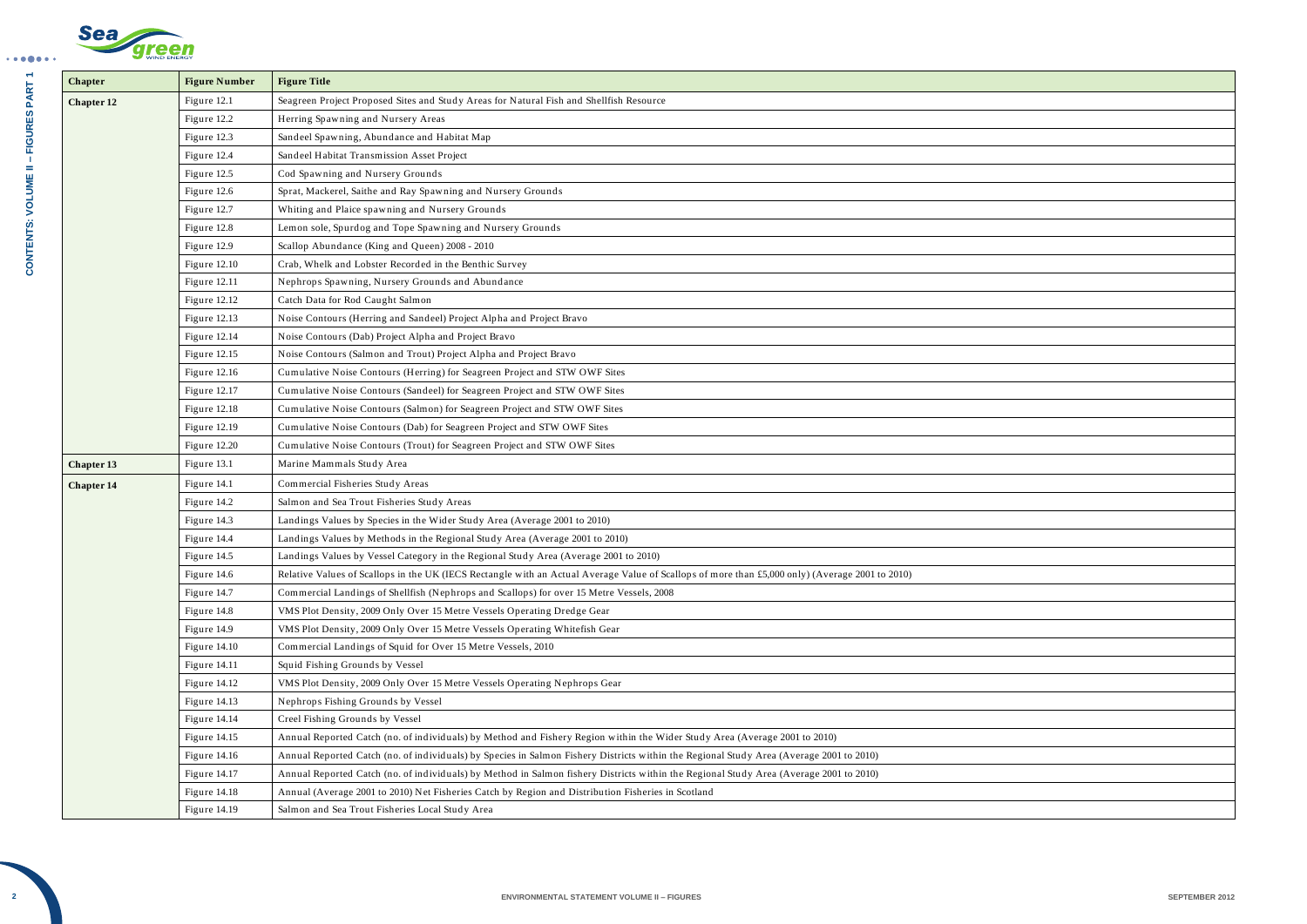

CONTENTS: VOLUME II - FIGURES PART 1 **– FIGURES PART 1 CONTENTS: VOLUME II** 

| <b>Chapter</b>    | <b>Figure Number</b> | <b>Figure Title</b>                                                                                                                                  |
|-------------------|----------------------|------------------------------------------------------------------------------------------------------------------------------------------------------|
| <b>Chapter 15</b> | Figure 15.1          | Shipping and Navigation Phase 1 Immediate Study Area                                                                                                 |
|                   | Figure 15.2          | Shipping and Navigation Transmission Asset Project (ECR) Immediate Study Area                                                                        |
|                   | Figure 15.3          | EEMS and Highland Eagle Survey Vessel Tracks within Phase 1                                                                                          |
|                   | Figure 15.4          | Navigational Features in Proximity to Project Alpha and Project Bravo                                                                                |
|                   | Figure 15.5          | Combined (EEMS & Highland Eagle) AIS and Radar Tracks by Type within Phase 1 Immediate Study Area - All Vessels (40 days)                            |
|                   | Figure 15.6          | Coastal AIS Survey Data by type within Phase 1 Immediate Study Area - 28 Days Summer (June 2010)                                                     |
|                   | Figure 15.7          | Coastal AIS Survey Data by type Within Phase 1 Immediate Study Area - 28 Days Winter (November 2010)                                                 |
|                   | Figure 15.8          | Combined (EEMS and Highland Eagle) Fishing Vessels Recorded on AIS and Radar within Phase 1 Immediate Study Area (40 days)                           |
|                   | Figure 15.9          | Fishing Vessel Density Plot within Phase 1 Immediate Study Area (surveillance data 2009)                                                             |
|                   | Figure 15.10         | Recreational Vessels Recorded on AIS and Radar (26 days) within Phase 1 Immediate Study Area                                                         |
|                   | Figure 15.11         | RYA Data for Seagreen Project                                                                                                                        |
|                   | Figure 15.12         | MAIB Incident Data by Incident Type within Phase 1 Immediate Study Area                                                                              |
|                   | Figure 15.13         | RNLI Incident Data by Casualty Type within Phase 1 Immediate Study Area                                                                              |
|                   | Figure 15.14         | SAR Helibases Relative to the Phase 1 Immediate Study Area                                                                                           |
|                   | Figure 15.15         | RNLI Bases Relative to the Phase 1 Immediate Study Area                                                                                              |
|                   | Figure 15.16         | Navigational Features in Proximity to Transmission Asset Project (ECR)                                                                               |
|                   | Figure 15.17         | Combined (EEMS and Highland Eagle) AIS and Radar Tracks by Type within Transmission Asset Project (ECR) Immediate Study Area - All Vessels (40 days) |
|                   | Figure 15.18         | Anchored Vessels by type within Transmission Asset Project Immediate Study Area from EEMS and Highland Eagle Surveys (40 days)                       |
|                   | Figure 15.19         | Combined Coastal AIS Tracks by Type within Transmission Asset Project Immediate Study Area (56 days)                                                 |
|                   | Figure 15.20         | Anchored Vessels by Type within Transmission Asset Project Immediate Study Area from Coastal AIS (56 days)                                           |
|                   | Figure 15.21         | Fishing Vessel Density Plot within Transmission Asset Project Immediate Study Area (surveillance data 2009)                                          |
|                   | Figure 15.22         | MAIB Incident Data by Incident Type within Transmission Asset Project Immediate Study Area                                                           |
|                   | Figure 15.23         | RNLI Incident Data by Casualty Type within Transmission Asset Project Immediate Study Area                                                           |
|                   | Figure 15.24         | Worst Case WTG and OSP Layout for Shipping and Navigation                                                                                            |
|                   | Figure 15.25         | Worst Case WTG and OSP Layout (with gap) for Shipping and Navigation                                                                                 |
| <b>Chapter 17</b> | Figure 17.1          | Archaeology and Cultural Heritage Study Area                                                                                                         |
|                   | Figure 17.2          | Project Alpha and Project Bravo Location and Sites of Archaeology and Cultural Heritage Interest                                                     |
|                   | Figure 17.3          | Project Alpha and Project Bravo Recorded Wrecks                                                                                                      |
|                   | Figure 17.4          | Project Alpha and Project Bravo Geophysical Targets                                                                                                  |
|                   | Figure 17.5          | Project Alpha and Project Bravo Wrecks Identified from the Geophysical Survey                                                                        |
|                   | Figure 17.6          | Transmission Assets Project (ECR) Recorded Wrecks                                                                                                    |
|                   | Figure 17.7          | Transmission Assets Project (ECR) Geophysical Targets                                                                                                |
|                   | Figure 17.8          | Transmission Assets Project (ECR) Wrecks Identified from the Geophysical Survey                                                                      |
|                   | Figure 17.9          | Project Alpha and Project Bravo Location of Geotechnical Boreholes                                                                                   |
|                   | Figure 17.10         | Project Alpha and Project Bravo Location of Onshore Cultural Heritage Sites                                                                          |